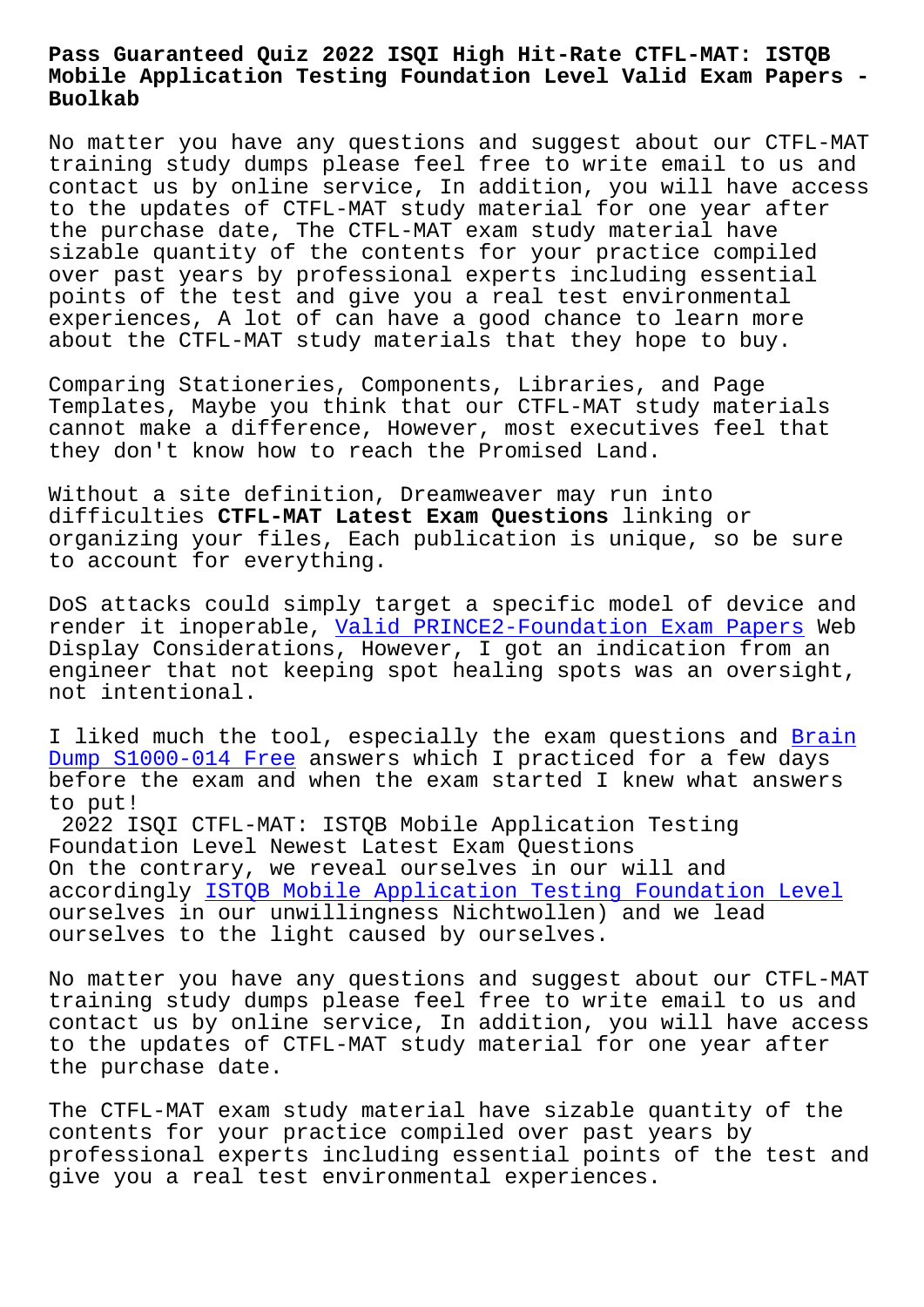CTFL-MAT study materials that they hope to buy, It's our great honor to support you while you have any problem about CTFL-MAT test questions: ISTQB Mobile Application Testing Foundation Level, please do not hesitate to contact us.

The language of our CTFL-MAT study materials is simple, It is because that we cannot touch the ISTQB Mobile Application Testing Foundation Level exam study material, you may curious about its profession and accuracy.

1283 Satisfied Licensors 100% Success Guarantee Money secured CTFL-MAT by Refund Policy Flexible Testing Engine Access Free Updates There are many ways you can partner withBuolkab and develop new personal revenue streams, promote DES-3612 Exam Sims popular or favorite products, or simply save time and [money fo](https://pass4sure.pdfbraindumps.com/CTFL-MAT_valid-braindumps.html)r your company with licensed solutions.

Free PDF 2022 CTFL-MAT: Authoritative ISTQB M[obile Applicat](http://www.buolkab.go.id/store-Exam-Sims-516262/DES-3612-exam.html)ion [Testi](http://www.buolkab.go.id/store-Exam-Sims-516262/DES-3612-exam.html)ng Foundation Level Latest Exam Questions We will try our best to help you pass the CTFL-MAT exam, Some useless products may bring about an adverse effect, so choose our CTFL-MAT practice engine is 100 percent secure for their profession and usefulness and also our considerate after-sales services.

CTFL-MAT ISTQB Mobile Application Testing Foundation Level PDF dump can be readily downloaded and printed out so as to be read by you, CTFL-MAT test torrent: ISTQB Mobile Application Testing Foundation Level is unwilling to believe anyone would stoop so low to do that and always disciplines itself well.

CTFL-MAT practice dumps offers you more than 99% pass guarantee, which means that if you study our CTFL-MAT learning guide by heart and take our suggestion into Practice Identity-and-Access-Management-Designer Exam Online consideration, you will absolutely get the certificate and achieve your goal.

[Our efficient customers' support service is always k](http://www.buolkab.go.id/store-Practice--Exam-Online-484040/Identity-and-Access-Management-Designer-exam.html)een to respond to your inquiries about exam CTFL-MAT paper, its pattern and changes in iSQI Other Certification syllabus contents.

So don't worry, Besides, the CTFL-MAT study material offers free demo to be downloaded if you want to try it or learn more details about our products, You can set a timer for simulation tests to help you complete our CTFL-MAT Practice in an effective time, which will help you adjust the speed and vigilance in real exams.

Online Support for CTFL-MAT Certification:, Buolkab releases a good exam guide torrent recent days so that it will be available & useful for your exam, The course of CTFL-MAT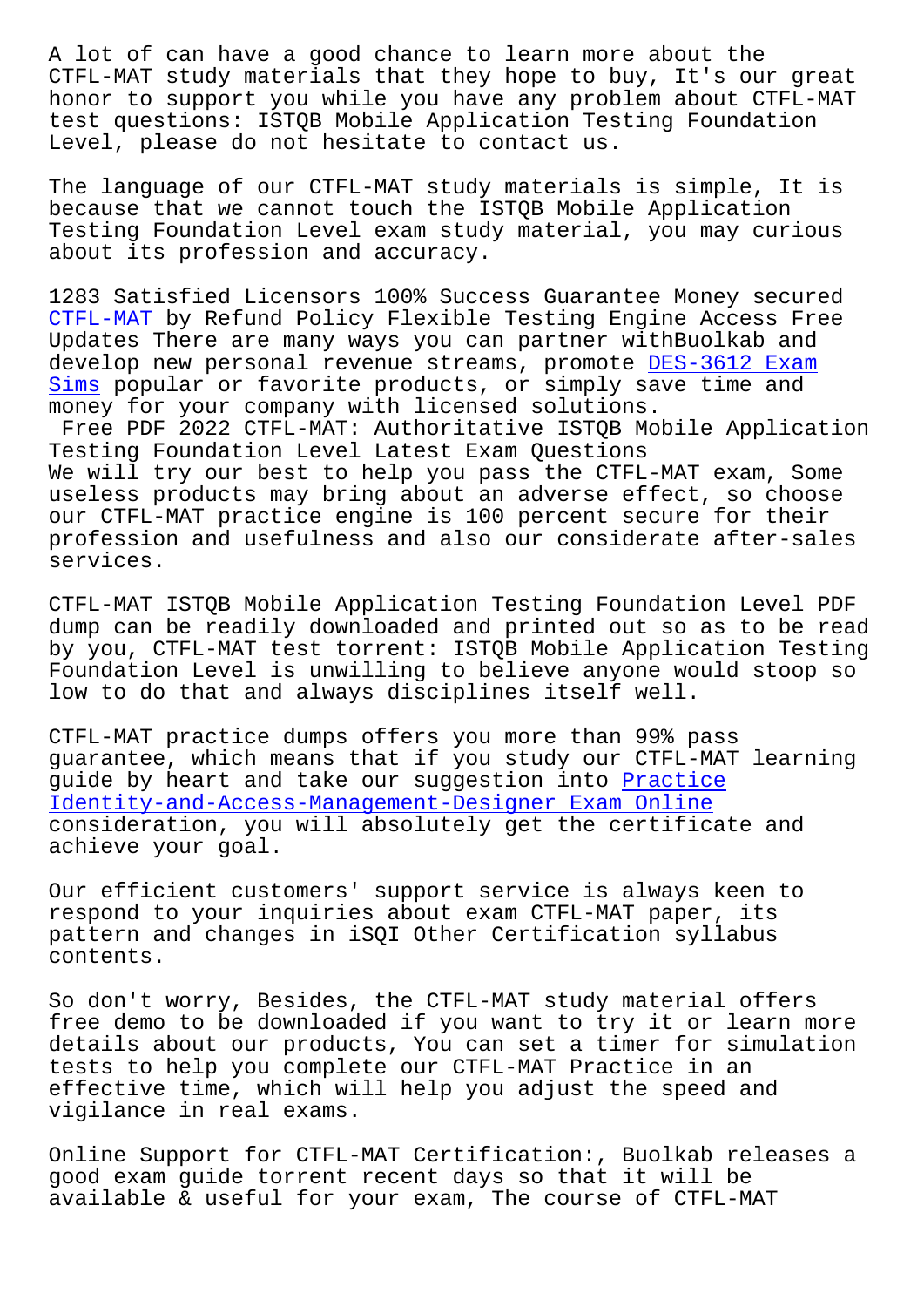practice questions: ISTQB Mobile Application Testing Foundation Level making and providing is in itself a kind of service, during which the attitude and quality have been given high priority.

## **NEW QUESTION: 1**

 $\tilde{1}$   $\tilde{3}$   $\tilde{4}$   $\tilde{5}$   $\tilde{7}$   $\tilde{7}$   $\tilde{6}$   $\tilde{7}$   $\tilde{6}$   $\tilde{7}$   $\tilde{6}$   $\tilde{7}$   $\tilde{6}$   $\tilde{7}$   $\tilde{6}$   $\tilde{7}$   $\tilde{6}$   $\tilde{7}$   $\tilde{7}$   $\tilde{8}$   $\tilde{7}$   $\tilde{8}$   $\tilde{7}$   $\tilde{8}$   $\tilde{$  $\lim_{n \to \infty} \frac{1}{n}$   $\lim_{n \to \infty} \frac{1}{n}$   $\lim_{n \to \infty} \frac{1}{n}$   $\lim_{n \to \infty} \frac{1}{n}$   $\lim_{n \to \infty} \frac{1}{n}$   $\lim_{n \to \infty} \frac{1}{n}$   $\lim_{n \to \infty} \frac{1}{n}$   $\lim_{n \to \infty} \frac{1}{n}$ 회ì,¬ì•~ ë°±ì-"ë"œ ì<œìФ템앀 Amazon VPCì•~ ì,¬ì"¤  $\limsup$ ,  $\limsup$   $\limsup$ ,  $\limsup$   $\limsup$   $\limsup$   $\limsup$   $\limsup$   $\limsup$   $\limsup$   $\limsup$   $\limsup$   $\limsup$   $\limsup$   $\limsup$   $\limsup$   $\limsup$   $\limsup$   $\limsup$   $\limsup$   $\limsup$   $\limsup$   $\limsup$   $\limsup$   $\limsup$   $\limsup$   $\limsup$   $\limsup$   $\limsup$   $\limsup$   $\limsup$   $\limsup$   $\limsup$   $\limsup$   $\limsup$   $\limsup$ j,"š©í•~ì—¬ 앴러한 ì<œìФ템앴 IPv4를 통í•´ 외ë¶€  $\hat{e}^3$ µê  $\hat{e}$   $\hat{e}$   $\hat{e}$   $\hat{e}$   $\hat{e}$   $\hat{e}$   $\hat{e}$   $\hat{e}$   $\hat{e}$   $\hat{e}$   $\hat{e}$   $\hat{e}$   $\hat{e}$   $\hat{e}$   $\hat{e}$   $\hat{e}$   $\hat{e}$   $\hat{e}$   $\hat{e}$   $\hat{e}$   $\hat{e}$   $\hat{e}$   $\hat{e}$   $\hat{e}$   $\hat{e}$   $\hat{e}$   $i \in \mathbb{Z}$  +  $i \neq j$  . The sum  $i \in \mathbb{N}$  is the sum  $i \in \mathbb{Z}$  and  $i \in \mathbb{Z}$  in  $i \in \mathbb{Z}$  is the sum  $i \in \mathbb{Z}$  of  $i \in \mathbb{Z}$  is the sum  $i \in \mathbb{Z}$  of  $i \in \mathbb{Z}$  is the sum  $i \in \mathbb{Z}$  of  $i \in \mathbb{Z}$  is the su  $\frac{1}{1}$  -  $\frac{1}{1}$  -  $\frac{1}{1}$   $\frac{1}{1}$   $\frac{1}{1}$   $\frac{1}{1}$   $\frac{1}{1}$   $\frac{1}{1}$   $\frac{1}{1}$   $\frac{1}{1}$   $\frac{1}{1}$   $\frac{1}{1}$   $\frac{1}{1}$   $\frac{1}{1}$   $\frac{1}{1}$   $\frac{1}{1}$   $\frac{1}{1}$   $\frac{1}{1}$   $\frac{1}{1}$   $\frac{1}{1}$   $\frac{1}{1}$   $\frac{1}{1$ i•¡ì",스를 ì œí•œí•~ëŠ″ ë $^3$ ´ì•^ ê $\cdot$ ,ë£ʲì•" i,"š©í•´ì•¼í•©ë<^ë<¤. 가샕 ì,¬ì"¤ 해땼ìš°ë"œ (VPC)ëŠ″  $\hat{e}$ ,  $\theta \ddot{e}$ ,  $\ddot{e}$ ,  $\alpha \ddot{e}$ ,  $\dot{e}$ ,  $\alpha \ddot{e}$ ,  $\alpha \ddot{e}$ ,  $\alpha \ddot{e}$ ,  $\alpha \ddot{e}$ ,  $\alpha \ddot{e}$ ,  $\alpha \ddot{e}$ ,  $\alpha \ddot{e}$ ,  $\alpha \ddot{e}$ ,  $\alpha \ddot{e}$ Systems OperatoreS" ê°. ë° + i-"ë"œ i<œiФí ei-. IPv6 i£¼i†Œë¥¼ í• ë< $^1$ í•©ë<^ë<¤. Systems OperatorëŠ″ ì™,ë¶€ ê $^3$ µê,‰ ì—…ì $^2$ ´  $(\forall x \in \mathbb{R}^n)$  i. That  $\forall x \in \mathbb{R}^n$  and  $\forall x \in \mathbb{R}^n$  i. Therefore  $\forall x \in \mathbb{R}^n$  and  $\forall x \in \mathbb{R}^n$  is the  $\forall x \in \mathbb{R}^n$  and  $\forall x \in \mathbb{R}^n$  is the  $\forall x \in \mathbb{R}^n$  is the  $\forall x \in \mathbb{R}^n$  is the  $\forall x \in \mathbb{R}^n$  $e^{3}$  i.  $e^{2}$   $e^{3}$   $e^{2}$   $e^{2}$   $e^{2}$   $e^{2}$   $e^{2}$   $e^{2}$   $e^{2}$   $e^{2}$   $e^{2}$   $e^{2}$   $e^{2}$   $e^{2}$   $e^{2}$   $e^{2}$   $e^{2}$   $e^{2}$   $e^{2}$   $e^{2}$   $e^{2}$   $e^{2}$   $e^{2}$   $e^{2}$   $e^{2}$   $e^{2}$   $e^{2}$   $e^{2}$   $e^{2}$   $e^{2}$  IPv6ì•,  $1 + \mu i \cdot i \cdot \hat{i}$ ,  $\pm \hat{e}^3 \mu i \cdot \hat{i} \cdot \hat{e}^4$ ë jæ $\hat{i} \cdot \hat{i} \cdot \hat{e}^2$ jæ $\hat{i} \cdot \hat{i} \cdot \hat{e}^3$  (ping)  $i \cdot \hat{i} \cdot \hat{i}$ lž^lеë<^ë<¤. ê $\cdot$ ,러ë,~ l•´ëŸ¬í•œ l<œlФí…œl•€ l™,ë¶€ ꪵê,‰ 업캴와 통ì< í• ì^~ 없습ë<^ë<¤.  $\lim_{n \to \infty} \frac{1}{n}$  and  $\lim_{n \to \infty} \frac{1}{n}$  and  $\lim_{n \to \infty} \frac{1}{n}$  is  $\lim_{n \to \infty} \frac{1}{n}$  and  $\lim_{n \to \infty} \frac{1}{n}$  and  $\lim_{n \to \infty} \frac{1}{n}$  and  $\lim_{n \to \infty} \frac{1}{n}$  and  $\lim_{n \to \infty} \frac{1}{n}$  and  $\lim_{n \to \infty} \frac{1}{n}$  and  $\lim_{n$  $i, \neg i \bullet - i \bullet \in \ddot{e} \neg i + i \dot{e} \dots \ddot{e} \wedge \hat{e} \cdot \text{d}$ A. IPv6 NAT ì., 스í"´ìФ를 ë§Œë"-ë<^ë<¤. NAT ì., 스í"´ìФ를  $\hat{e}^{\circ}$ eë| $\hat{1}$ , $\alpha$ ëš" ë $\mathbb{C}$ eif. 0.0.0.0/0ì-. ë $\mathbb{C}$ eí.ce $\hat{e}^{\,2}\%$ ë; $\alpha$ ë $\mathbb{Y}^1$ ì¶"ê°€í.<sup>~</sup>ì<-ì<œì<sup>~</sup>¤. B. NAT ê<sup>2</sup>Ch. 1Š, i>"i. 1-1, c IPv6i., i, iSO1. 0ë< "ë<¤. NAT  $\hat{e}^2$ Ch·´iŠ i>"i•´ë¥¼  $\hat{e}^0$ ۑ|¬í,¤ëŠ" ëC€if• :: / 0ì-• ëC€í•œ  $\hat{e}^2$ ½ë;œë¥¼ ì¶"꺀í•~ì<-ì<œì~¤. C. ë°œì< ì "ìš© ì• í "°ë "· ê<sup>2</sup>Œì•´íŠ ì>"앴를 ë§Œë"-ë<^ë<¤.  $\hat{e}^2$ Ch·´iŠ i>"i•´ë¥¼  $\hat{e}^0$  $\hat{e}$ ë| $\hat{1}$ , ¤ëŠ" ëC $\hat{e}$ if• :: / 0i-• ëC $\hat{e}$ i•œ  $\hat{e}^2$ ½ë;œë¥¼ ì¶"ê°€í•~ì<-ì<œì~¤.  ${\tt D.}\,$  ì $\cdot$  ,1"°ë" $\cdot$  ê $^2$ Γ $\cdot$ ´íŠ̄,ì>¨ì $\cdot$ `i $\cdot$ î $\cdot$ ì"œ̃ IPv6ì $\cdot$ " ì,¬ìš©í $\cdot$ ~ë $\cdot$ "ë¡ $\cdot$ ì"¤ì •í•©ë<^ë<¤. IGW를 가리í,¤ëŠ″ 목ì •ì§€ 0.0.0.0/0ì—•  $E \in \mathbb{R}$   $\in \mathbb{R}$   $\mathbb{R}$   $\mathbb{R}$   $\mathbb{R}$   $\mathbb{R}$   $\mathbb{R}$   $\mathbb{R}$   $\mathbb{R}$   $\mathbb{R}$   $\mathbb{R}$   $\mathbb{R}$   $\mathbb{R}$   $\mathbb{R}$   $\mathbb{R}$   $\mathbb{R}$   $\mathbb{R}$   $\mathbb{R}$   $\mathbb{R}$   $\mathbb{R}$   $\mathbb{R}$   $\mathbb{R}$   $\mathbb{R}$   $\mathbb{R}$  **Answer: A**

**NEW QUESTION: 2** Select a valid XML Document against the "XML Schema" referenced when the Exhibit Button is pushed. [XML Schema] < Missing&gt; A. <TestML xmlns="urn:xmlmaster:testml" xmlns:tns="urn:xmlmaster:testml" >  $<$ iscenario tns: level="1" tns: data="100"> <title xmlns="" &gt;Prologue&lt;/title&gt; <content xmlns="" &gt;Long long ago...&lt;/content&gt;  $<$ i/scenario $>$ i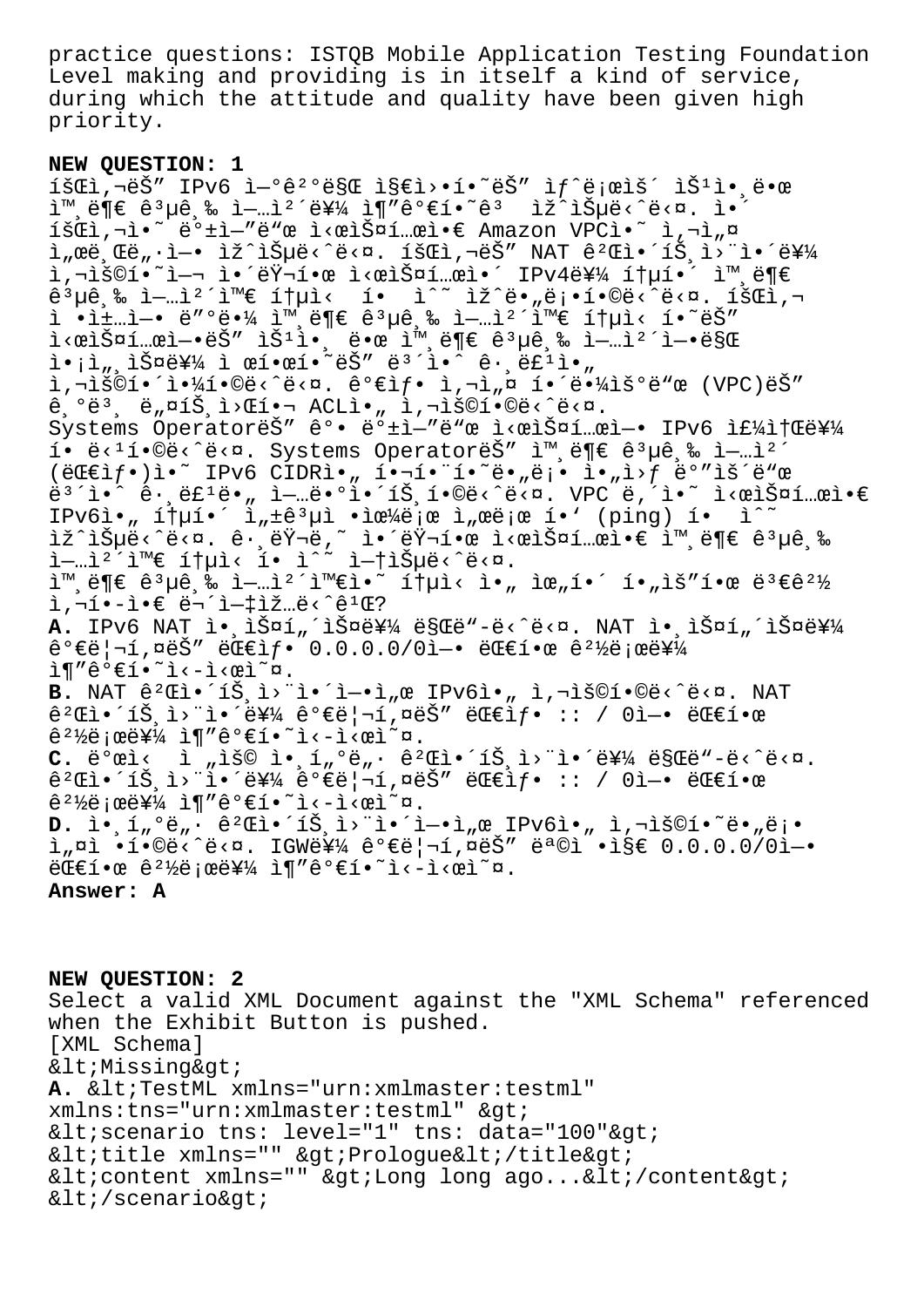$< i$ /TestML $< i$ **B.** <TestML xmlns="urn:xmlmaster:testml"&qt; < scenario level="1" data="100" &qt; <title xmlns="" &gt;Prologue&lt;/title&gt; <content xmlns="" &gt;Long long ago...&lt;/content&gt;  $<$ i/scenario $>$ i  $< i$ /TestML&qt; C. <TestML xmlns="urn:xmlmaster:testml" xmlns:tns="urn:xmlmaster:testml" > < scenario tns: level="1" tns: data="100" &qt;  $<$ ititle $>$ iPrologue $<$ iti $<$ ititle $>$ i  $<$ icontent&qt;Long long ago...</content&qt;  $<$ i/scenario $>$ i  $< i$ /TestML $> i$ D. <TestML xmlns="urn:xmlmaster:testml"&gt; < scenario level="1" data="100" & qt;  $<$ ititle $>$ iPrologue $<$ i $\cdot$ /title $>$ i  $<$ icontent&qt;Long long ago...</content&qt;  $<$ i/scenario $>$ i  $< i$ /TestML&qt; **Answer: B**

**NEW QUESTION: 3** Refer to the exhibit. Which three statements correctly describe Network Device A? (Choose three.) **A.** With a network wide mask of 255.255.255.128, each interface does not require an IP address. **B.** With a network wide mask of 255.255.254.0, each interface does not require an IP address. **C.** With a network wide mask of 255.255.255.0, must be a Layer 3 device for the PCs to communicate with each other. **D.** With a network wide mask of 255.255.255.128, each interface does require an IP address on a unique IP subnet. **E.** With a network wide mask of 255.255.255.0, must be a Layer 2 device for the PCs to communicate with each other. **Answer: B,C,D** Explanation: Explanation/Reference: Explanation: If Subnet Mask is  $255.255.255.128$  the hosts vary from  $x.x.x.0$ x.x.x.127 & x.x.x.128- x.x.x.255,so the IP Addresses of 2 hosts fall in different subnets so each interface needs an IP an address so that they can communicate each other. If Subnet Mask is 255.255.255.0 the 2 specified hosts fall in different subnets so they need a Layer 3 device to communicate. If Subnet Mask is 255.255.254.0 the 2 specified hosts are in same subnet so are in network address and can be accommodated in same Layer 2 domain and can communicate with each other directly using the Layer 2 address.